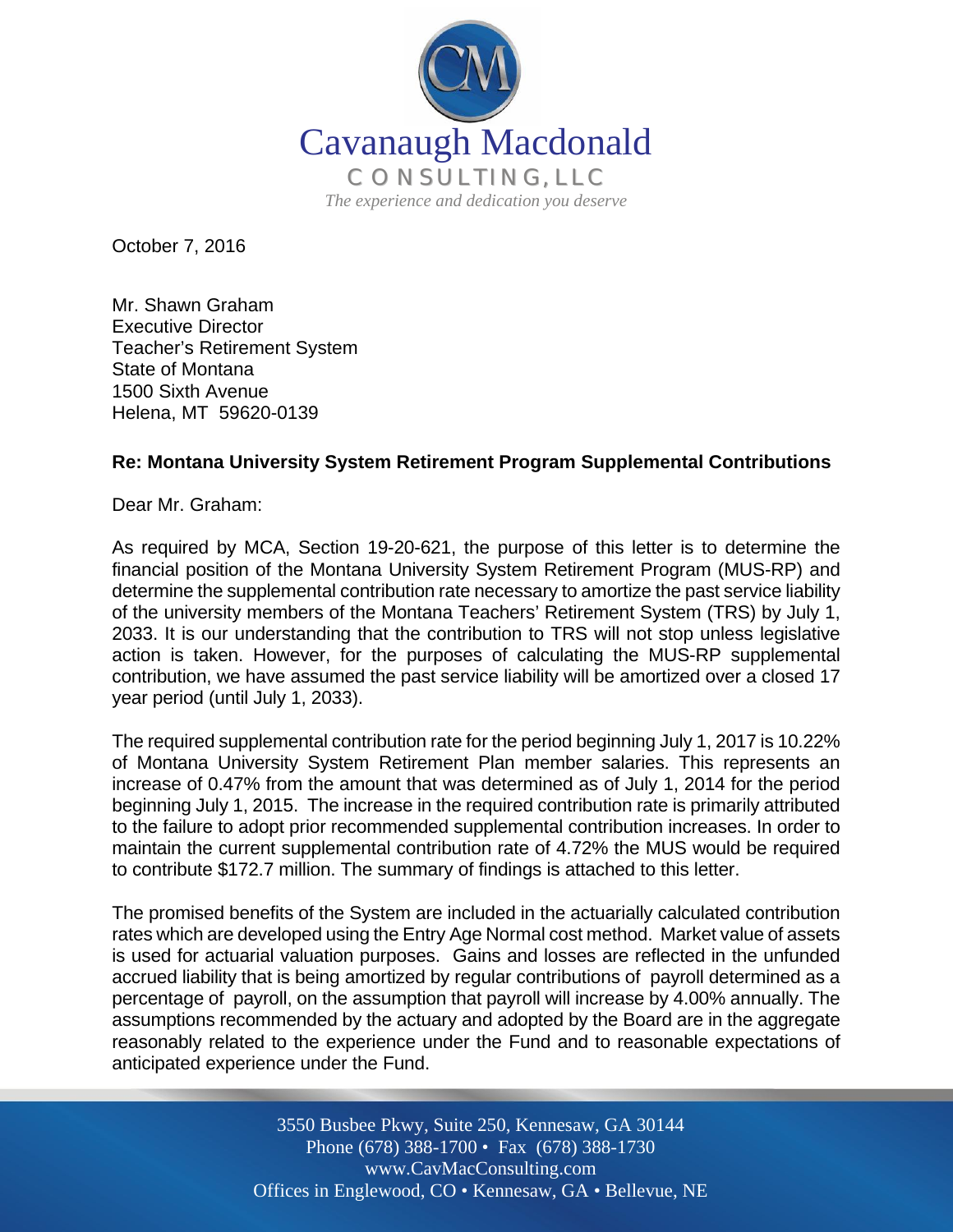

October 7, 2016 Mr. Shawn Graham Page 2

The calculations assume the value of the GABA benefits for MUS members are not financed by the supplemental contributions made as a percent of member salaries but are instead financed by the TRS contribution rate.

This is to certify that the independent consulting actuary is a member of the American Academy of Actuaries and has experience in performing valuations for public retirement systems, that the valuation was prepared in accordance with principles of practice prescribed by the Actuarial Standards Board, and that the actuarial calculations were performed by qualified actuaries in accordance with accepted actuarial procedures, based on the current provisions of the retirement system and on actuarial assumptions that are internally consistent and reasonably based on the actual experience of the System.

Future actuarial results may differ significantly from the current results presented in this letter due to such factors as the following: plan experience differing from that anticipated by the economic or demographic assumptions; changes in economic or demographic assumptions; increases or decreases expected as part of the natural operation of the methodology used for these measurements (such as the end of an amortization period or additional cost or contribution requirements based on the plan's funded status); and changes in plan provisions or applicable law. Since the potential impact of such factors is outside the scope of a normal annual actuarial valuation, an analysis of the range of results is not presented herein.

Respectfully submit,

Edward A. Macdonald, ASA, FCA, MAAA Todd Green, ASA, FCA, MAAA

President **President** Principal and Consulting Actuary

EAM:TBG/jw

Todil B. G

S:\2016\Montana Teachers\MUS-RP Valuation\2016 MUS-RP Valuation Results.docx